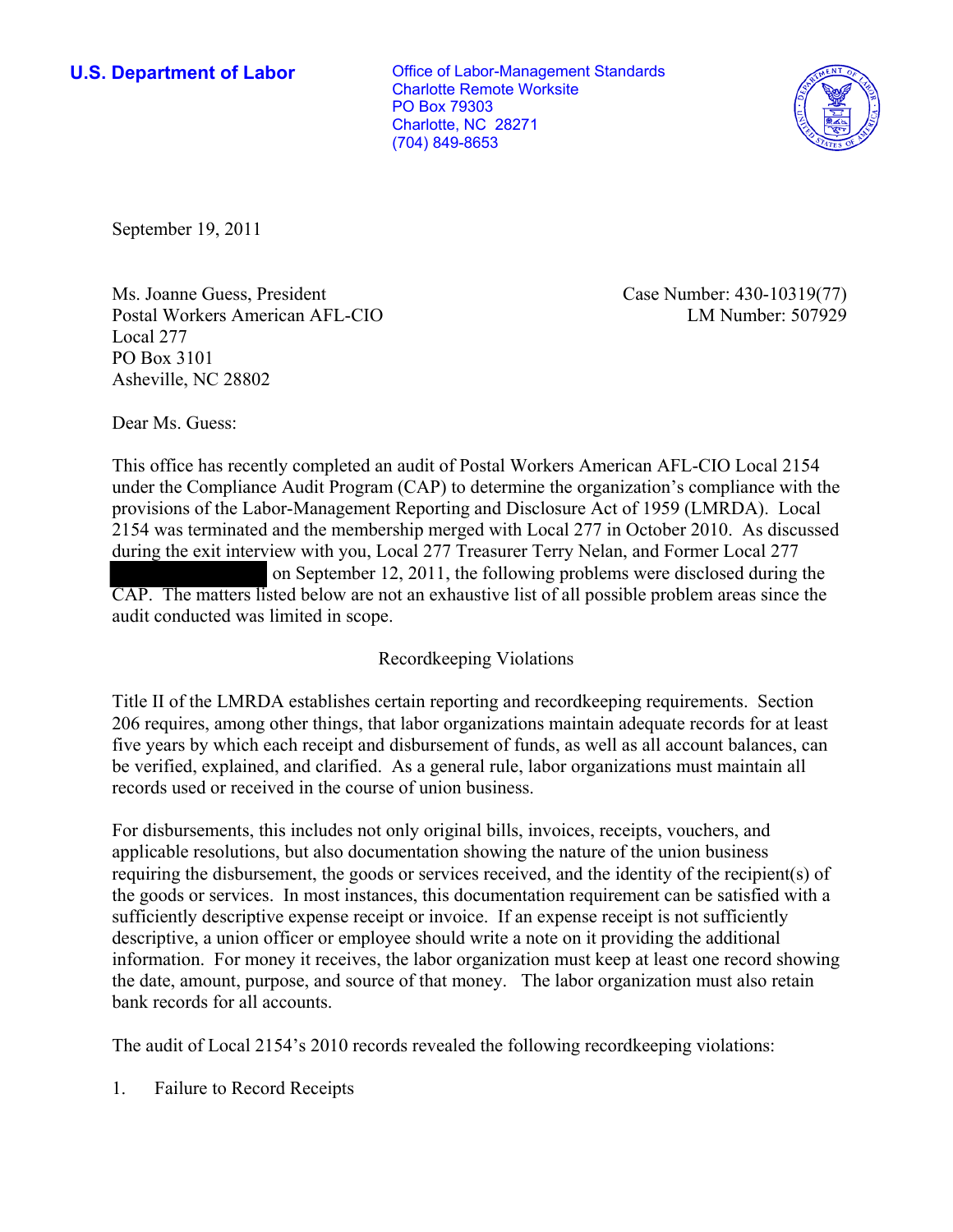Ms. Joanne Guess December 9, 2011 Page 2 of 3

Local 2154 did not maintain receipts records of employer dues checkoff and interest earned on the union checking account totaling at least \$2,941.68. For example, there was no receipts journal or transaction register documenting receipts. Union receipts records must include an adequate identification of all money the union receives. The records should show the date and amount received, and the source of the money.

2. General Disbursements

Local 2154 did not retain adequate documentation for disbursements incurred by Local 2154 President Jeff Donaldson totaling at least \$3,353.00. For example, there is no documentation to explain the purpose and disposition of check number , dated June 10, 2010 for \$3,000.

As noted above, labor organizations must retain original receipts, bills, and vouchers for all disbursements. The president and treasurer (or corresponding principal officers) of the union, who are required to sign the union's LM report, are responsible for properly maintaining union records.

Due to Local 2154 having merged with Local 277, OLMS will take no further enforcement action at this time regarding the above violations.

## Reporting Violations

The audit disclosed a violation of LMRDA Section 201(b), which requires labor organizations to file annual financial reports accurately disclosing their financial condition and operations. The Labor Organization Annual Report Form LM-4 filed by Local 2154 for the terminal year ended October 29, 2010, was deficient in that:

## Reporting Period

Local 2154 failed to file a Form LM-4 to cover the period of July 1, 2009 through December 31, 2009. The last LM-4 Report filed for Local 2154 was for fiscal year ending June 30, 2009. The terminal report filed by Local 2154 was for January 1, 2010 through October 29, 2010.

If the organization changed its fiscal year, the union must enter in Item 2 the ending date for the period of less then 12 months, which is the organization's new fiscal year ending date. A report should have then been filed to cover the partial year from July 1, 2009 through December 31, 2009.

I am not requiring that Local 2154 file an amended LM report for 2009 to correct the deficient item.

I want to extend my personal appreciation to Postal Workers American AFL-CIO Local 277 for the cooperation and courtesy extended during this compliance audit. I strongly recommend that